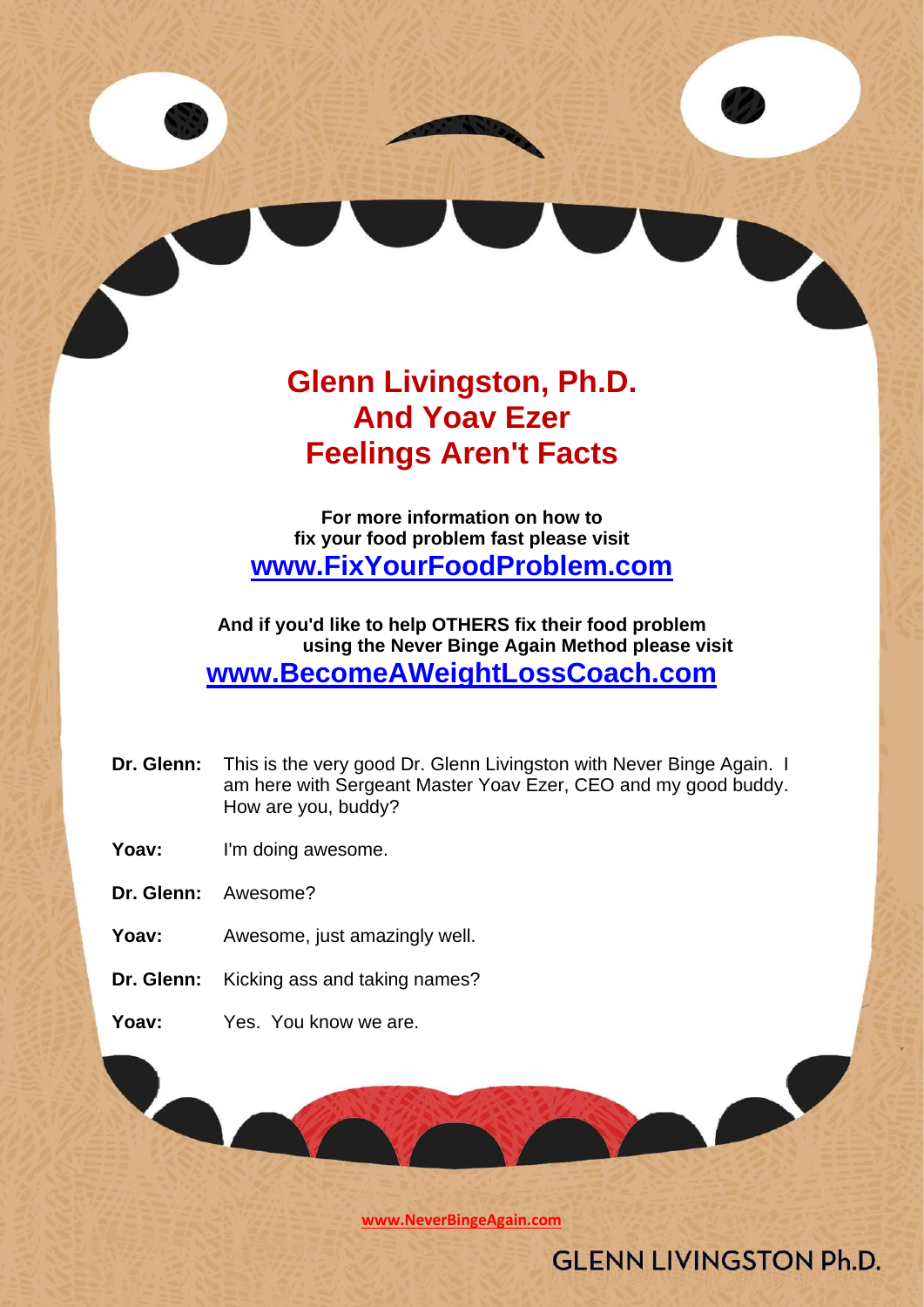- **Dr. Glenn:** We are. That's true. We are. I want to talk about a Facebook post in the Never Binge Again forum and how I responded to it because it was obvious to me, but I don't think it was obvious to most people there. It's a not uncommon post where someone says, "I don't know what to do because sometimes I feel like being good with food, and sometimes I feel like being bad. And it doesn't matter how intent I am on not binging. It doesn't matter how…"
- Yoav: Well, I think I know who you're talking about.
- **Dr. Glenn:** You know who I'm talking about?
- Yoav: Yeah, I remember that post.
- **Dr. Glenn:** Right. "It doesn't matter how good I am. It doesn't matter how content I am, how much energy I put into it. Eventually, I'm going to feel like this other person who really just wants to binge and doesn't care. What can I do? It seems like I've lost the game before everything started because there are these two sets of feelings, and I can't possibly stop binging when I have these two sets of feelings."

What I said was something really simple, but I think in some ways, it's profound, which was that the problem is that she was giving her feelings priority. In today's love yourself world, it's heresy to say that maybe you shouldn't do that. But what if it wasn't about feelings? What if this was about the fact? What if you make the decision based upon the facts of the matter? And you use your intellect and your best thinking at a time when you're of sound mind and body to evaluate the facts and make a decision about how are you going to eat regardless of how you feel.

**[www.NeverBingeAgain.com](http://www.neverbingeagain.com/)**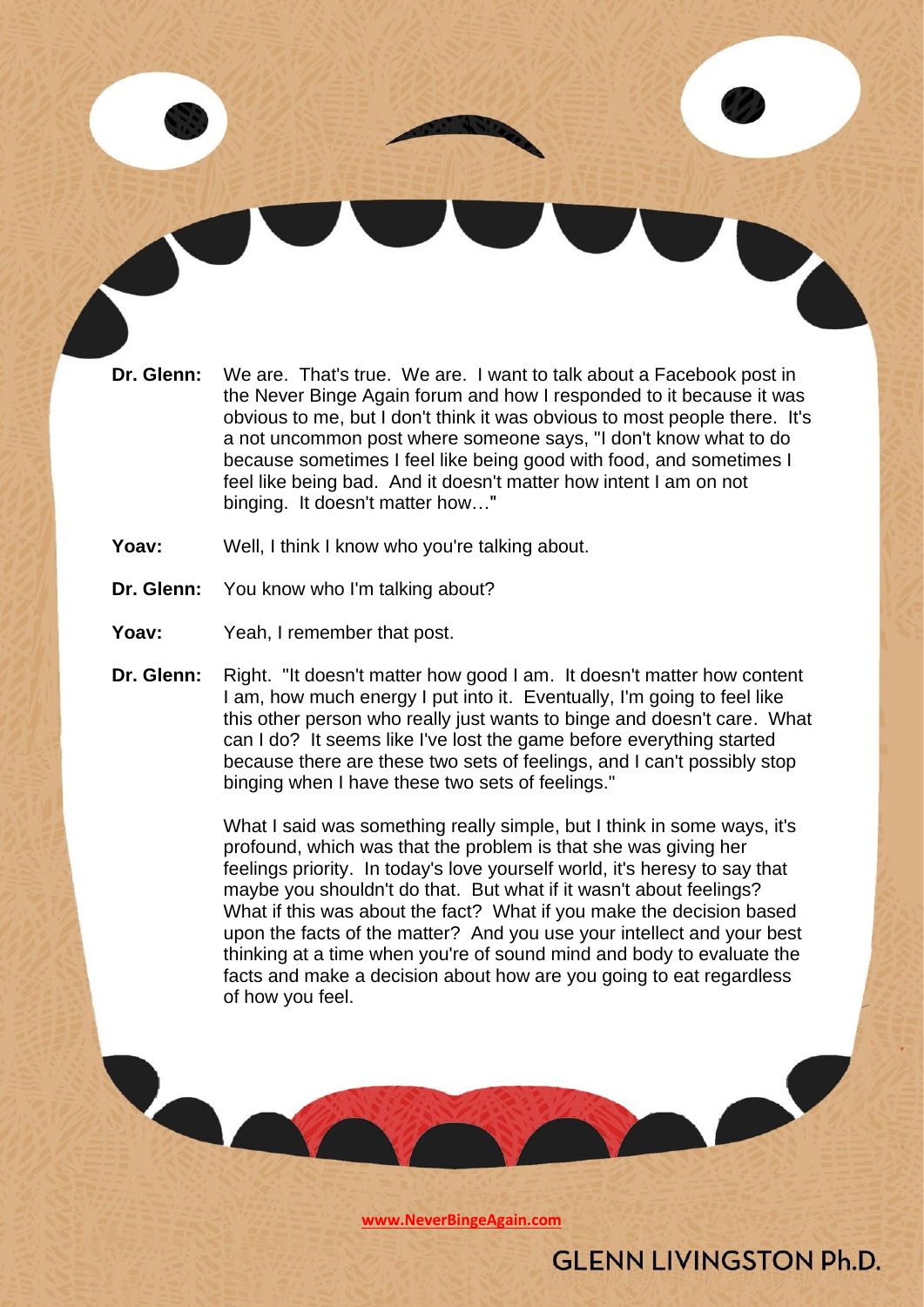The problem was that she was making feelings paramount and she really believed that you had to make feelings paramount, and you don't. That was the quick thing I wanted to say and I just wanted to highlight it. What do you think?

- Yoav: I think it's on point. The analogy I use when people tell me that -- and I just used it on a call -- is that sometimes I don't feel like feeding my children. Do you know my children? They eat three times a day every day. It's been almost 20 years now. Sometimes I just don't feel like it, but it's not a matter of choice. There's not going to be a day where I say today, I don't feel like it. You're not going to get food. It just has to happen. That's the way you want to frame it. Even if I feel like binging, I won't because that's what I decided. That's the way it needs to happen.
- **Dr. Glenn:** It's part of being a grown-up and accepting responsibility in the world that you might feel like doing something that you don't do. Sometimes you might make the choice to feel worse and do better, right?
- **Yoav:** A lot of the time like when you go to school, when you go to your job every day, when you do your job, when you feed your kids. A lot of the time, you make the choice to not feel optimally or even to feel badly, but to be better.
- **Dr. Glenn:** Okay, so feelings aren't facts. Feel worse, do better.
- **Yoav:** Feel worse for a bit; do better in the long term. The big lie here is that you are going to feel worse all of the time. That's the lie. You're going to feel worse for a little bit. Extinguish the behavior and then you're both going to feel better and do better.

**[www.NeverBingeAgain.com](http://www.neverbingeagain.com/)**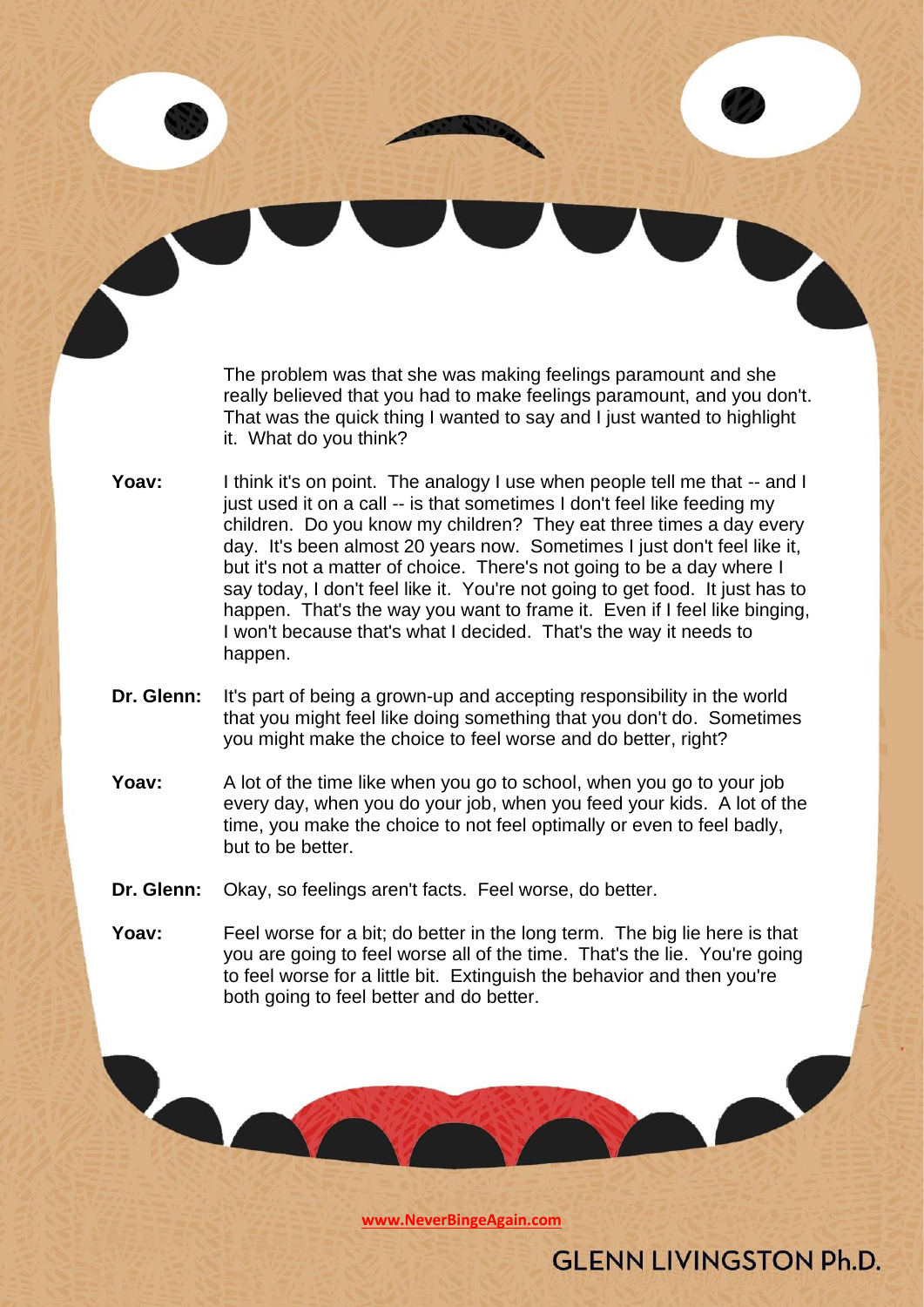- **Dr. Glenn:** Yes. The pig says you'll be tortured forever, but the truth is the feelings of mastery replace the bad feeling of deprivation very quickly. There are some other things you can do to replace the feeling of deprivation with good feelings. The sense of control and mastery and what you can do with that in your life becomes infinitely more valuable than the short-term gratification.
- **Yoav:** The cravings just go away. If you're binging every day and you just hold on for seven to 15 days, most of the craving will go away, and what will be left is the feeling of control.
- **Dr. Glenn:** Yes. Recovery from overeating and food addiction really has to do with making decisions with your intellect rather than your emotions and impulses. So every time you have a strong feeling, every time you have the feeling like oh my god, I'm that bad person now -- not that it makes you a bad person to binge, but you know what I mean, the destructive part of me that wants to break all my food rules and eat all the junk. Every time that comes out that I have to listen to that because it's a really bad feeling, you don't. You can use your intellect to make decisions and recover.

Thanks for your time and attention. If you'd like to find out more about a guaranteed way to dramatically or completely reduce your binge eating, overeating, cravings and food obsession in 30 days or less, you should check out our new coaching program at FixYourFoodProblem.com. That's FixYourFoodProblem.com. The program is completely risk-free, which means that either you get the results I just mentioned or you pay nothing at all. As you can imagine, with this refund policy, we keep careful track of results and are constantly adjusting our approach to get better and better. In fact, we couldn't afford this kind of guarantee if the vast majority of our clients

**[www.NeverBingeAgain.com](http://www.neverbingeagain.com/)**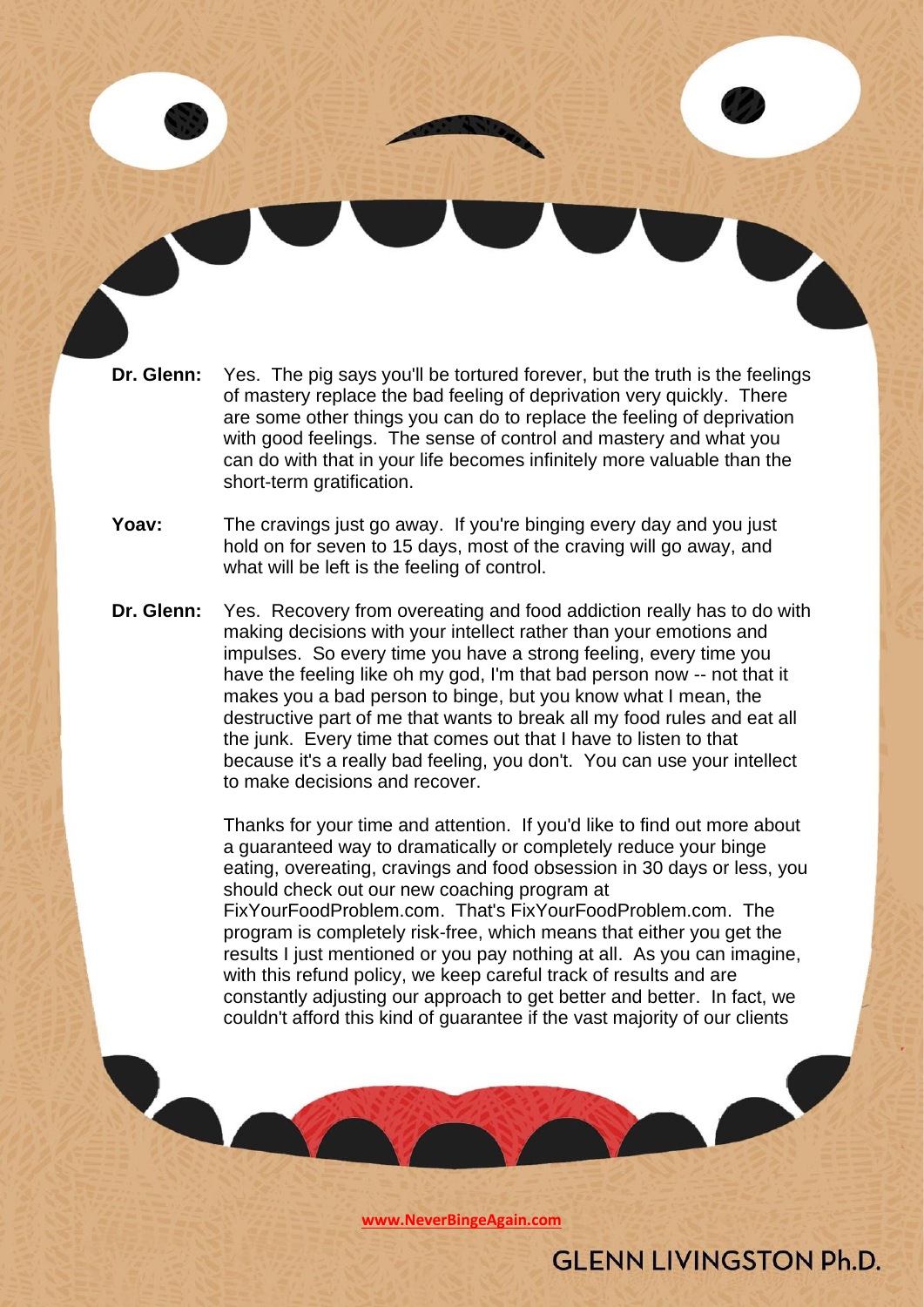weren't incredibly successful. You can always see the latest stats and/or reserve a spot if one is available at FixYourFoodProblem.com. That's FixYourFoodProblem.com.

Now, you might be thinking you're too busy to take this intensive coaching program. But respectfully, when it comes to binge eating, it's really critical to recognize there's never going to be a good time. You're always going to be busy. Today, it might be a work crisis then it'll be your birthday then it'll be your friend's birthday or your kid's birthday or your uncle's boss' sister's parakeet's birthday. And before you know it, you're getting donuts on a Tuesday because you just don't have time to do anything else. It's always going to be something.

If you're going to stop overeating and recover your energy, enthusiasm, confidence, and spirit, you're going to have to realize that life will never make it convenient. That's why so few people are where they want to be with food. It's about whether or not you actually want to solve your eating problem because I can tell you, if you want to make Never Binge Again into a lifestyle, the best time to figure it out is when you are busy. See, if you figure it out when you're busy then when life gets easy again, it'll be a breeze. But if you're always wishing for a time when life isn't busy then the moment it gets busy again, you'll fall off the wagon. So we simply must find the time for this now when you are busy so we can get this binging problem solved for good.

The truth is either way, you're making a decision. You'll either decide to continue as you have been, continually putting off the time when you'll stop overeating to some mythical day which never comes or you can decide to get what you deserve now. The question is are you going to reward yourself with something you need and want or to

**[www.NeverBingeAgain.com](http://www.neverbingeagain.com/)**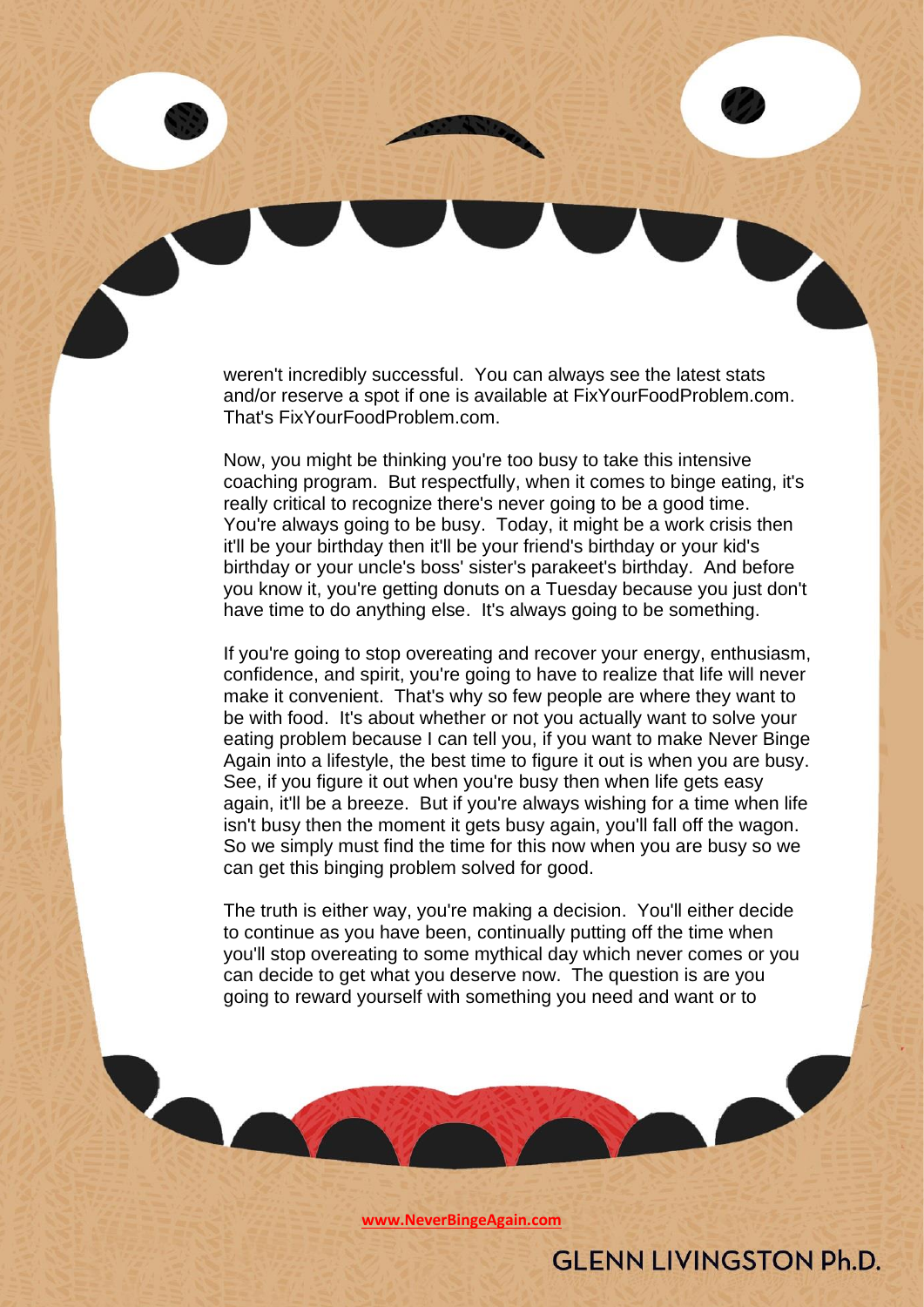continue doing the same things that only make your health worse and life more miserable every single day?

If your answer is, "Yes, Glenn, I do want to solve this problem. I desperately want to solve this problem" and you and I both know that you wouldn't be listening this far if you didn't feel like that, I know you want to stop binging. I know you want to reach your goal weight, and I know you don't want to spend any more days sweating and bloated on the couch. I know you want to be able to pick anything out from your closet and be confident that you look good. I know that you want to be more present for your life. I know that you're sick and tired of feeling sick and tired. I know that you're exhausted from continually changing your own best thinking. I know that you're successful in many other areas of life and you just can't figure out why this one thing has you beaten down but it does. It really, really does.

Now is the only time that you can do it because now, the present moment, is the only time you can ever feed yourself. If you put this down without going to FixYourFoodProblem.com, reviewing what the program is and booking a spot for yourself, the odds are you'll put it off again tomorrow and tomorrow and tomorrow, just like you tell yourself you'll start eating well again tomorrow. We both know tomorrow never comes. While you put it off a little while longer, a little while longer, a little while longer, your health, wellness, and emotional well-being hang in the balance.

How many more last suppers are you going to feed this monster inside you before you take control for good? Have a look now at FixYourFoodProblem.com. That's FixYourFoodProblem.com. See everything the program has to offer including the "You quit overeating or you don't pay," 100 percent money back guarantee. See, if this

**[www.NeverBingeAgain.com](http://www.neverbingeagain.com/)**